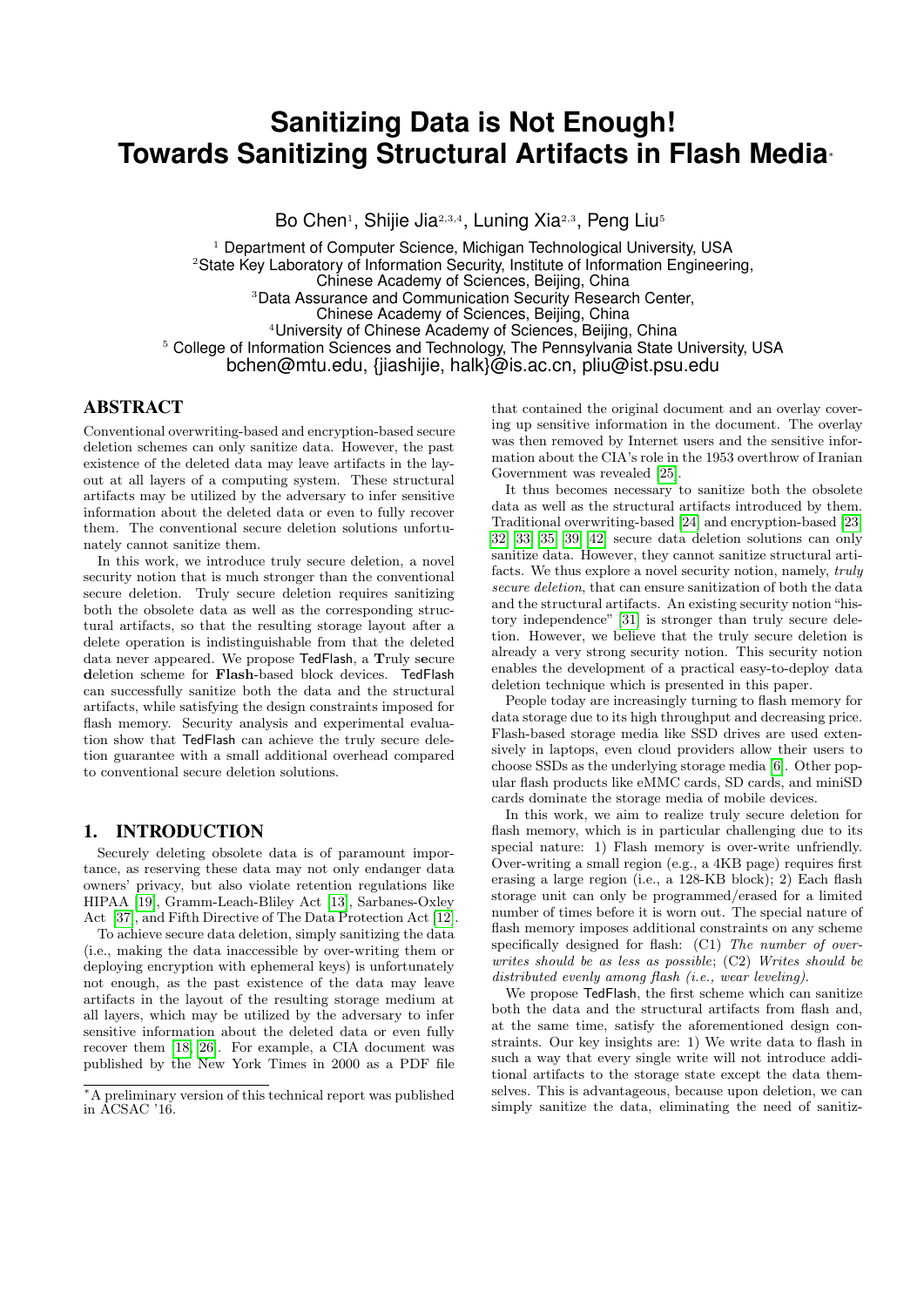|                                    | DNEFS [35] | HiFlash [18] | TedFlash |
|------------------------------------|------------|--------------|----------|
| Sanitizing data                    | Yes        | Yes          | Yes      |
| Sanitizing<br>structural artifacts | No         | Yes          | Yes      |
| Satisfying C1                      | Yes        | No           | Yes      |
| Satisfying C <sub>2</sub>          | Yes        | Nο           | Yes      |

<span id="page-1-0"></span>Table 1: Comparison among representative secure deletion schemes for flash memory

ing the corresponding artifacts, which is probably expensive and may significantly decrease I/O throughput. 2) To ensure every write to flash will not bring in structural artifacts, we always place the data being written to an empty location which is randomly selected (Note that if this is an over-write, the old data will be invalidated and securely sanitized). The random placement technique can eliminate the structural artifacts brought by each write, as the placement of data is independent and does not affect the placements of any other data. Most importantly, the random placement technique is exclusively feasible for flash memory, because: First, random seeks on flash memory are as efficient as sequential seeks, a salient unique characteristic of flash memory compared to mechanical storage media like HDDs. Second, random placements inherently distribute data evenly among flash, leading to good wear leveling.

We design TedFlash in such a way that is compatible with the pervasively deployed "translation layer", which stays between the physical flash layer and the file system layer in literally all computing devices (e.g., smart phones, tablets, and laptops) using flash memory as the underlying storage media. Our design is advantageous as the translation layer is much simpler and contains much less code compared to the file system layer, and retrofitting it will not affect the other layers of the storage system, preserving the independence principle of storage system designs.

Comparisons. We provide in Table [1](#page-1-0) a comparison among three representative schemes which can securely delete data from flash, DNEFS [\[35\]](#page-11-7), HiFlash [\[18\]](#page-10-3), and TedFlash, respectively. DNEFS was able to sanitize the data from flash, but it is not able to sanitize the structural artifacts. HiFlash was the first design that can provide history independence for flash memory, which can always ensure sanitization of both the data and the structural artifacts. However, it cannot satisfy design constraint C1 or C2, which seems unavoidable due to the strong security requirement of history independence. TedFlash is the first scheme specifically designed to achieve the truly secure deletion guarantee. Most importantly, it can satisfy both design constraint C1 and C2.

Contributions. We summarize our contributions in the following:

We introduce the first concrete attacks on conventional overwriting-based and encryption-based secure deletion

schemes. In our attacks, the adversary can learn sensitive information about the deleted data or even fully recover them by utilizing structural artifacts.

We define truly secure deletion, a novel security notion that can achieve a much stronger security guarantee than the conventional secure deletion. Truly secure deletion requires sanitizing both the obsolete data as well as the structural artifacts introduced by them.

We initiate the research of truly secure deletion for flash memory. We propose TedFlash, the first scheme specifically designed to achieve the truly secure deletion guarantee in flash-based block devices. TedFlash can sanitize both the data and the structural artifact, while satisfying the design constraints imposed for flash memory.

We implement TedFlash in an actual flash device based on an open-source flash firmware.

- We experimentally evaluate TedFlash. Compared to conventional secure deletion for flash memory, our TedFlash can achieve the much stronger truly secure deletion guarantee with a small additional overhead.

# 2. BACKGROUND

# 2.1 Flash Memory

Flash. The flash family contains NAND-type and NORtype flash. This work concentrates on the NAND-type flash, which is pervasively used in flash-based storage products like SD cards, eMMC cards, USB sticks, and SSD drives. Flash stores information in an array of memory cells. The entire memory cells are grouped into erase blocks. An erase block is the minimal unit of performing erase operations on flash. Each erase block is further divided into a certain number  $(e.g., 32, 64, or 128)$  of pages. Typical page size can be  $512$ bytes, 2KB, and 4KB. A flash page is the I/O unit of NAND flash.

Compared to mechanical disks, a significant difference of flash memory is, the flash cell cannot be re-programmed before it has been erased. Unfortunately, as erase operations can only be performed on a block basis, over-writing a small page requires first erasing a large block. If the remaining pages of this block are filled with valid data, erasing it requires copying the valid data elsewhere and writing them back after the erase operation has been performed, leading to significant write amplification. This explains why flash is over-write unfriendly and any designs relevant to flash memory should avoid frequent over-write operations.

Another significant difference between flash memory and the mechanical disks is, each flash cell has a limited number (e.g., 10K) of program-erase (P/E) cycles before it is worn out and is not stable enough to store information. To prolong the service life of flash memory, wear leveling is necessary, by which writes/erasures on flash memory are distributed evenly across it so that no single block has significantly larger P/E cycles than others and fails prematurely.

How to use flash. To be compatible with traditional blockbased file systems (e.g., EXT4, FAT32), a flash device is usually emulated as a block device by exposing a block-based access interface, which is the most popular form of flashbased products (e.g., SSDs, eMMCs, SD cards, and USB sticks). This is usually achieved by introducing a special flash firmware, Flash Translation Layer (FTL), between the file system and the raw flash. FTL can translate the logical block addresses to the underlying physical flash addresses, providing a block-based access interface to the upper layer.

Another alternative of using raw flash is to directly build a flash-specific file system over it. Popular flash file systems include YAFFS, UBIFS, JFFS2, and F2FS. However, most of the recent mobile devices are only designed to be compatible with flash-based block devices, and usually do not allow directly accessing the raw flash. For example, the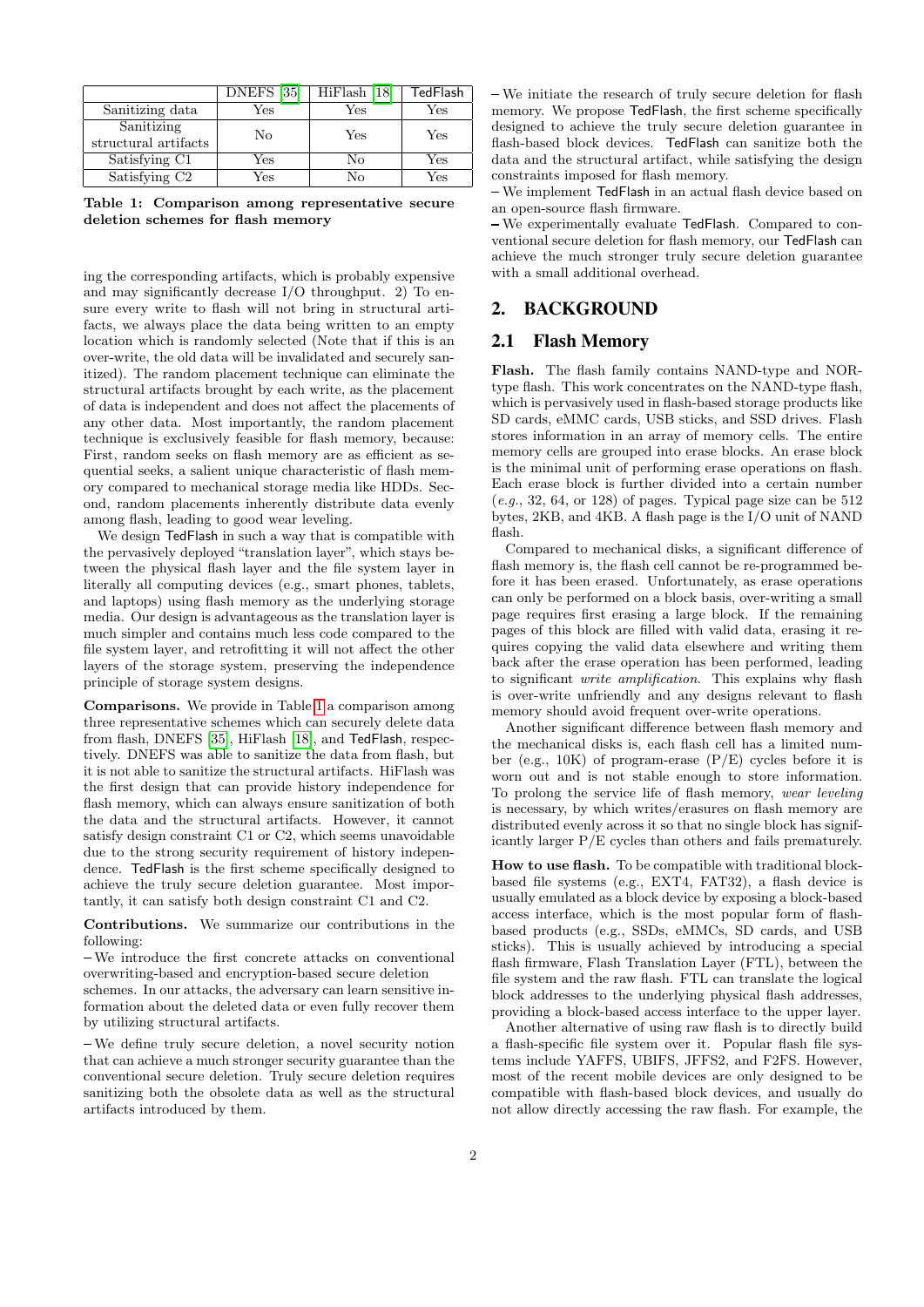<span id="page-2-1"></span>

<span id="page-2-2"></span>(b) Without deletion



most recent Android smart phones like Nexus 6P use eMMC cards as storage media, and only the old Android phones like Nexus One and Nexus S can allow directly accessing the raw flash.

# 2.2 Re-thinking "secure deletion"

Conventionally, what "secure deletion" can promise to the data owners is: once the data have been deleted, they will become inaccessible [\[23,](#page-11-4) [24,](#page-11-3) [35,](#page-11-7) [39\]](#page-11-8). Most of the prior solutions rely on either over-writing [\[22,](#page-11-11) [24,](#page-11-3) [40\]](#page-11-12) or encryption [\[23,](#page-11-4) [32,](#page-11-5) [33,](#page-11-6) [35,](#page-11-7) [39,](#page-11-8) [42\]](#page-11-9) to make the deleted data inaccessible. However, the structural artifacts created by the deleted data, if preserved in the storage media, may enable the adversary to learn sensitive information about the deleted data. In the worse case, the adversary may be able to recover the deleted data by utilizing those structural artifacts and the remaining data (Sec.  $3$ ). We believe secure deletion should promise: once the data have been deleted, the adversary should not be able to learn anything about the deleted data. Intuitively, if we can ensure after having deleting certain data, the resulting storage state is indistinguishable from that the deleted data never appeared, we should be able to fulfill the aforementioned promise.

## 2.3 Why Structural Artifacts Matter

To show why structural artifacts matter, we use balanced binary search tree (BST) as an example. To create a balanced BST, we insert 5 nodes in the order of 2, 11, 13, 14, 1, obtaining  $T_1$  (Figure [1\(a\)\)](#page-2-1). After deleting node 2, we obtain  $T_2$  (Figure [1\(a\)\)](#page-2-1). However, if we directly create the balanced BST by inserting the 4 nodes in the order of 11, 13, 14, 1, we will obtain  $T_3$  (Figure [1\(b\)\)](#page-2-2).  $T_3$  and  $T_2$  will be different, due to the past existence of node 2. In other words, although we have deleted node 2, its structural artifacts remain in the data organization. By accessing  $T_2$ , the adversary may suspect the past existence of the sensitive data (which now have been deleted), and try to partially or fully recover them. A more concrete attack scenario utilizing these structural artifacts is provided in Sec. [3.](#page-2-0)

Transaction format: Date, Description, Amount (BTC), Amount (\$) Transaction A: Tue Jan 14 22:18:25 2014, Received with 18EzVfsppyhCZczWybjR9f3ZPrAPbNBz7K, 0.006, 3.00 Transaction R Wed Jan 15 12:51:34 2014, Received with 1BEzVfsppyhCZczWybjR9f3ZPrAPbNBz7K, 0.10131, 50.00 Transaction C: Thu Jan 16 01:10:23 2014, Sent to 1Mpq1FwxWUCohqfSczQywLN3btAp46VbnY,  $-0.016131, -7.00$ Transaction D: Fri Jan 17 12:16:25 2014, Received with 1BEzVfsppyhCZczWybjR9f3ZPrAPbNBz7K, 0.1, 45.71

<span id="page-2-3"></span>Figure 2: Bitcoin transactions stored in the victim's device (obtained from MultiBit, and being anonymized in a few components)

# <span id="page-2-0"></span>3. ATTACK SCENARIOS

In the following, we provide concrete attack scenarios, in which an adversary is able to recover the data being deleted by performing conventional secure deletion on flash memory. Conventionally, over-writing (e.g., scrubbing [\[35\]](#page-11-7)) and encryption [\[35\]](#page-11-7) were used to securely delete data from flash. In the following attack scenarios, we consider a victim who uses his/her computing device equipped with flash memory (NAND flash with 2KB page size) to manage his/her bitcoin transactions. Figure [2](#page-2-3) shows a portion of the bitcoin transactions stored in the victim's device (note that these transactions are real bitcoin transactions collected from Multi-Bit [\[5\]](#page-10-5), and we anonymized them for privacy concerns). All the four transactions A, B, C, and D in Figure [2](#page-2-3) are stored in the device's flash storage, one transaction at each page<sup>[1](#page-2-4)</sup>. As flash media usually prefer log-structured writing technique [\[7\]](#page-10-6) to reduce over-writes, these transactions are written sequentially to flash pages.

Attack 1: secure deletion based on scrubbing. After having written transaction A, B, C, and D to flash (Figure  $3(a)$ , the victim tried to securely delete C by performing scrubbing[2](#page-2-5) over the corresponding flash page. However, scrubbing will convert this page to a page with all "0" bits (i.e., a zero page). By having access to the storage state after deletion of C, the adversary will notice there was a deletion on the zero page in the past. Most importantly, he/she will learn sensitive information relating to C: (1) The transaction was generated between "Wed Jan 15 12:51:34 2014" and "Fri Jan 17 12:16:25 2014" as it should be generated after transaction B and before transaction D. (2) The transaction was possibly sending 0.016131BTC to another bitcoin address. This information is obtainable if the adversary is able to learn the overall balance after the four transactions. (3) The transaction was possibly sending bitcoin using address

<span id="page-2-4"></span><sup>&</sup>lt;sup>1</sup>Note that a bitcoin transaction varies from around  $0.2$  kilobytes to over 1 kilobyte in size, and is half a kilobyte on average [\[10\]](#page-10-7). Therefore, a 2KB flash page should be able to store a bitcoin transaction. As a page is the I/O unit of NAND flash, we consider that each bitcoin transaction is written to one flash page.

<span id="page-2-5"></span><sup>2</sup>Overwriting in flash is usually not feasible except using scrubbing, in which a flash page is converted to a page of all "0" bits by programming all the remaining "1" bits to "0" bits, as flash can allow programming a single "1" bit to"0".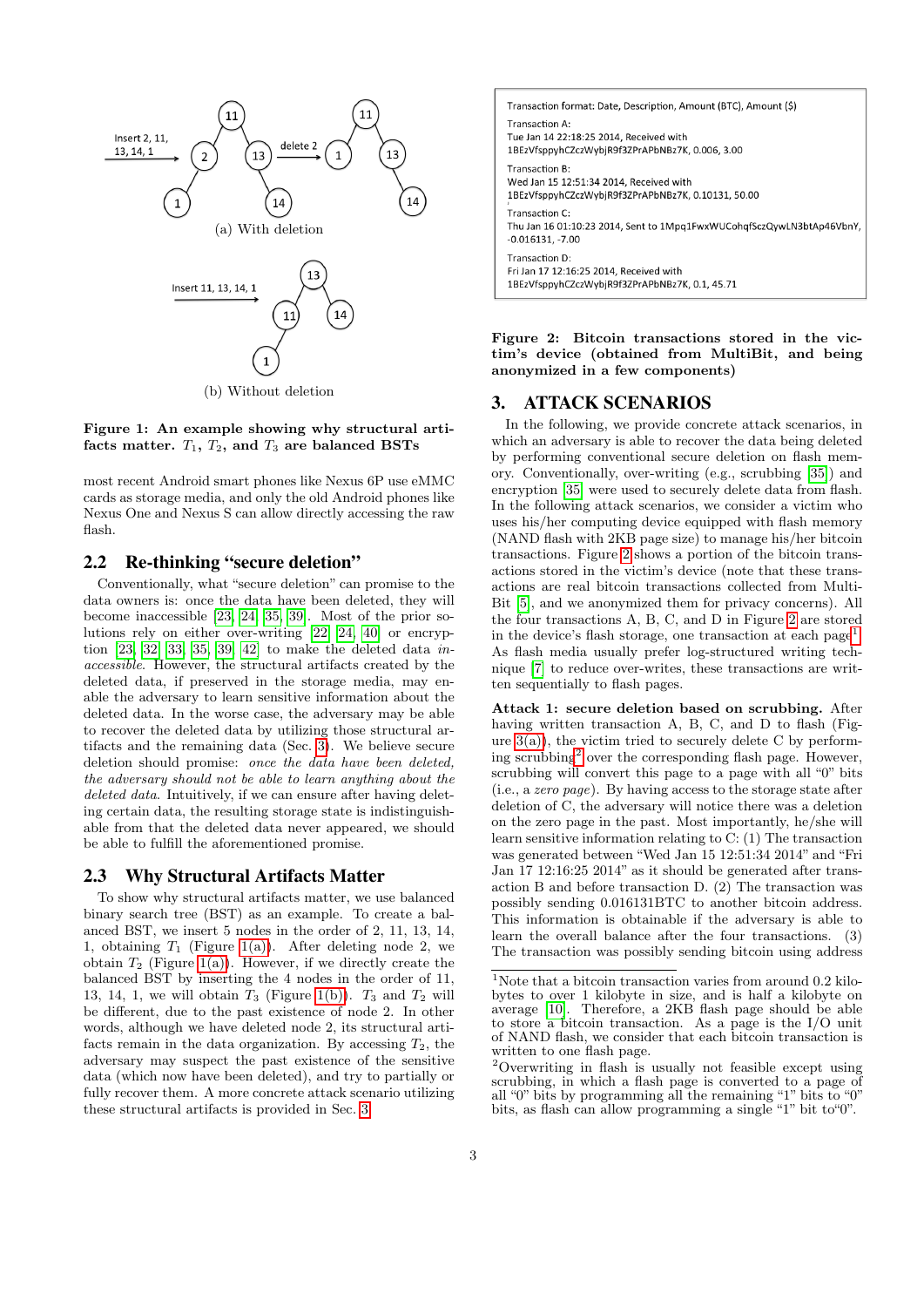<span id="page-3-0"></span>

<span id="page-3-1"></span>(b) Encryption-based secure deletion. e is an encryption function

#### Figure 3: Attacking conventional secure deletion schemes for flash memory.

# $1BEzV fsppyhCZczWybjR9f3ZPrAPbNBz7K,$

as this address was used to receive bitcoin in previous transactions, and bitcoin protocol only allows a transaction to send bitcoin from an address which has received bitcoin previously. By further searching blockchain [\[1\]](#page-10-8) using address  $1BEzV$  fsppyh $CZczW$ ybjR9f3ZPrAPbNBz7K, the adversary can identify a bitcoin transaction which can satisfy both (1) and (2), obtaining transaction C's receiving address  $1Mpq1FwxWUCohqfSczQywLN3btAp46VbnY.$ 

Attack 2: secure deletion based on encryption. After having encrypted and written the encrypted transaction A, B, C, and D to flash (Figure [3\(b\)\)](#page-3-1), the victim tried to securely delete C by deleting its corresponding decryption key [\[35\]](#page-11-7). By having access to the storage state after deletion, the adversary can identify that the page holding transaction C has been deleted, as all the other pages storing transaction A, B, and D can be successfully decrypted to correct plain-texts<sup>[3](#page-3-2)</sup>. Based on the plain-texts of transaction A, B, and D, the adversary may learn sensitive information relating to transaction C, using the attack described in "Attack 1".

# 4. MODEL AND DEFINITIONS

#### 4.1 System Model

We consider a flash-based block device (Figure [4\)](#page-3-3). The device exposes a block-based access interface, by which the file system from upper layer can read/write the device using regular block-device addresses. We define "data node" as the unit of data reading/writing from/to the block device by the upper layer. Let  $N$  be the capacity of the block device in terms of data nodes. Let  $i$  denote the block-device address, then  $0 \leq i \leq N-1$ . The access interface at least needs to provide two entry-points:

 $-$  Block Device Read(i, &data): read a data node from blockdevice address *i* 

 $-Block\_Device\_Write(i, data):$  write a data node to blockdevice address i

The delete operation (e.g., TRIM [\[11\]](#page-10-9) from the upper layer) can simply be implemented by  $Block\_ Device\_Write(i, NULL)$ . The NAND flash within the device consists of  $n$  erase blocks, each composed of s pages. The flash translation layer translates a block-device address to a flash address. For example, the block-device address i will be translated to flash address  $(a, b)$ , where a identifies the erase block and b identifies the flash page in this erase block.



<span id="page-3-3"></span>Figure 4: System model

## 4.2 Adversarial Model

We consider an adversary who tries to learn the sensitive information about the deleted data by having access to the storage state of a flash-based medium. We assume the adversary is computationally bounded, and is able to access the storage state no more than once. This applies to a lot of real-world scenarios, e.g., the attacker steals a smart phone equipped with an eMMC card or a laptop equipped with an SSD drive [\[15,](#page-10-10) [41\]](#page-11-13), or breaks into a data center obtaining a snapshot of a target flash-based storage medium. Note that the adversary is not allowed to have access to random bits flipped during the running of the algorithm [\[25\]](#page-11-2).

#### 4.3 Security Definition

A truly secure deletion scheme should achieve two security properties: 1) sanitizing data from the storage medium, such that the adversary is not able to have access to them; 2) sanitizing structural artifacts introduced by the data being deleted, such that the adversary is not able to infer any sensitive information from the storage state about the deleted data. A formal definition of truly secure deletion is as follows.

Let  $\mathscr D$  be a secure deletion scheme. Let  $S_1$  be the sequence of operations (e.g., insert, delete) performed on the storage medium.  $S_1 = \{O_{t_0}, O_{t_1}, ..., O_{t_i}, ..., O_{t_l}\}\$ , in which  $O_{t_i}$ represents the operation at time  $t_i$ , where  $0 \leq i \leq l$ . Let  $O<sup>T</sup>$  be the set of those operations from  $S<sub>1</sub>$  that delete data items, and  $O''$  be the set of those operations from  $S_1$  that insert the corresponding data items. Let  $S_2$  be the sequence of operations excluding the operations in  $O'$  and  $O''$ . The adversary obtains a complete image of the storage state at time  $t_p$ , where  $t_p$  is after  $t_l$  but before a new operation is performed. Let  $\overline{P}$  be the probability that the adversary can differentiate which operation sequence,  $S_1$  or  $S_2$ , led to the storage state at time  $t_p$ . We say  $\mathscr D$  is a truly secure deletion scheme if and only if  $P \to 0$ .

<span id="page-3-2"></span><sup>3</sup>For encryption-based secure deletion [\[35\]](#page-11-7), decryption keys are usually stored in disks, and to achieve secure deletion, those keys for the deleted data will be removed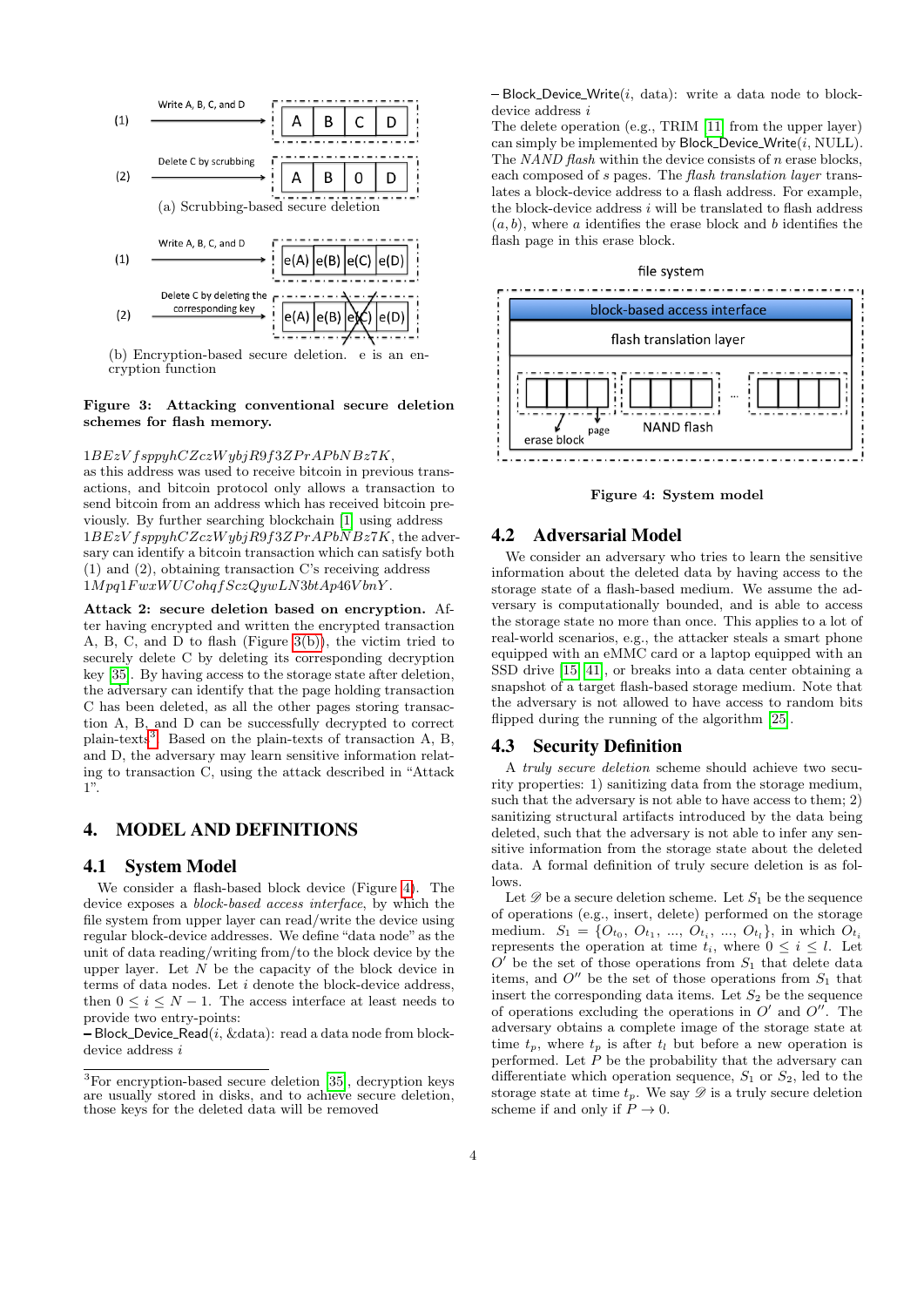Truly secure deletion VS conventional secure deletion. Truly secure deletion requires sanitizing both the data and the structural artifacts introduced by the data being deleted. In other words, once the data have been deleted, the resulting storage state is indistinguishable from that the data being deleted never appeared. This can guarantee that the adversary, by looking at the storage state after a deletion has been performed, will not be able to learn anything about the deleted data (e.g., the exact content, the location, and any other sensitive information relevant to the deleted data). This offers a much stronger security guarantee than conventional secure deletion [\[23,](#page-11-4) [24,](#page-11-3) [35,](#page-11-7) [39\]](#page-11-8), which can only ensure that the deleted data become inaccessible.

# 5. TEDFLASH

# 5.1 Overview

To achieve truly secure deletion guarantee for flash-based block devices, we design TedFlash. Our TedFlash is able to sanitize both the obsolete data and the structural artifacts introduced by such data. To sanitize the structural artifacts, we use a random placement table to organize the data stored on flash. In this way, a new data node is always placed to a randomly selected location on flash, and will not affect the placement of any other data, hence no structural artifacts are introduced. Upon deletion, we can simply sanitize the obsolete data, eliminating the need of sanitizing the structural artifacts introduced by them. The random placement scheme well fits the nature of flash memory, as random seeks can be performed efficiently in flash memory. In addition, random placements can distribute writes/erasures evenly among flash, leading to good wear leveling.

As data nodes are placed randomly on flash, we need to keep track of these placements, i.e., the mappings between the block-device addresses and the flash locations. These mappings should be committed to flash in case of system failures like power lost. This unfortunately will create another issue: Updating a single mapping requires performing an over-write on flash, which is expensive as it requires erasing the entire encompassing erase block and writing back the remaining data stored in this block, leading to significant write amplification. We mitigate this by 1) organizing mappings in such a way that can preserve locality from the upper layer; and 2) accumulating multiple subsequent updates on mappings, and performing them together. As locality is preserved in the mappings, the batched updates may target only a few different erase blocks, significantly reducing the number of block erasures required for per update. In addition, to avoid introducing structural artifacts in the mappings, we organize mappings in such a way that writing a new mapping will not affect the locations of any other mappings.

TedFlash securely sanitizes a data node from flash by erasing its encompassing erase block. When the size of a data node is close to that of an erase block, securely deleting a data node will not cause significant write amplification. However, when the data node size is small, erasing the encompassing block will lead to enormous write amplification and significantly decrease throughput. Batching multiple subsequent deletions on data nodes and performing them together cannot help as the random placements in TedFlash have destroyed locality from the upper layer. We further optimize TedFlash by encrypting each data node with a unique

key, so that upon a deletion, we can delete the corresponding key, delaying the deletion of the encrypted data node. As keys are much smaller than data nodes, it becomes much easier to organize them in a locality-preserving manner, which can be utilized to reduce the amortized overhead of deleting keys. Note that to avoid introducing structural artifacts in keys, we also organize keys in such a way that writing a new key will not affect the locations of any other keys.

## <span id="page-4-0"></span>5.2 A Random Placement Table

A random placement table [\[30\]](#page-11-14) works as follows. Consider an array  $t$  of  $l$  slots. Each slot is initially empty (e.g., each slot is filled with 0). Elements are inserted into and deleted from  $t$  in the following ways:

**Insert.** To insert an element  $x$ , we pick a number  $i$  from  $\{0, 1, 2, \dots, l-1\}$  uniformly at random. If  $t[i]$  is empty, we store x at  $t[i]$ . Otherwise, we continue probing slots at random until we find an empty slot which can be used to store x.

**Delete.** To delete an element stored at  $t[i]$  ( $0 \leq i \leq l-1$ ), we simply re-set  $t[i]$  to 0.

As it is proved in Sec. [6.1,](#page-6-0) deleting an element from the aforementioned random placement table can achieve the truly secure deletion guarantee. A significant advantage of this random placement table comes from its efficiency on insert and delete operations, which can be performed in constant time.

## 5.3 TedFlash Design

#### *5.3.1 How to Sanitize the Structural Artifacts*

The truly secure deletion guarantee requires sanitizing all the corresponding structural artifacts when certain data have been deleted. To achieve this guarantee in a flash-based block device, we can use a "post-processing" solution: upon deleting a data node, we sanitize all the corresponding structural artifacts, such that the storage state after this deletion is indistinguishable from that the deleted data node never existed. Post-processing may be prohibitively expensive for flash, as it may require relocating a large number of data and incur a lot of over-writes just for a single deletion, significantly decreasing throughout.

We thus turn to a more promising "pre-processing" solution. We use a special data structure to organize the data stored on flash, by which the placement of a new data node will not affect the placements of any other data nodes. A history independent data structure [\[31\]](#page-11-10) can immediately satisfy this requirement. However, simply applying an existing history independent data structure is impractical for flash as it may either require a large number of data re-locations for a simple write [\[14,](#page-10-11) [31\]](#page-11-10) or incur significant over-writes [\[18\]](#page-10-3).

We use the random placement table introduced in Sec. [5.2](#page-4-0) to organize the data in flash, which is shown to be able to achieve the truly secure deletion guarantee (Sec. [6.1\)](#page-6-0). The random placement table amazingly fits the nature of flash memory: First, it requires performing random seek, while in flash, the random seek is as efficient as the sequential seek, a salient characteristic of flash memory. Second, placing the writes to random locations can inherently achieve good wear leveling as writes/erasures can be distributed evenly among the entire flash.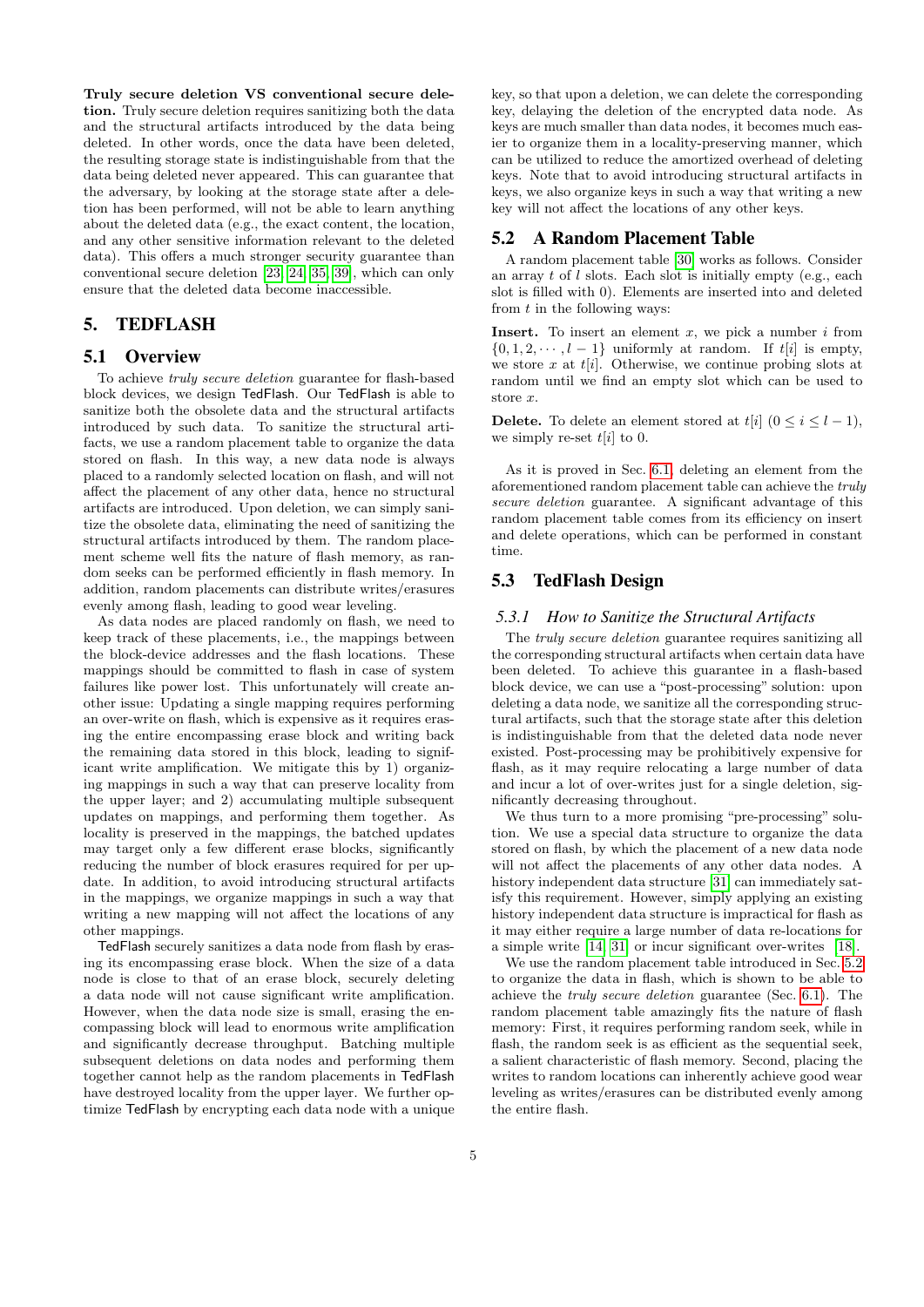By utilizing the random placement table, the data node written to block-device address  $i$  is placed to an empty location which is randomly selected from flash. If the blockdevice address *i* has been written before, the old data node will become invalid and should be securely sanitized by erasing the corresponding flash block, then the new data node will be placed to a new randomly selected empty location.

#### <span id="page-5-0"></span>*5.3.2 Handling Metadata*

TedFlash stores each data node from the upper layer to a randomly selected flash location, e.g., the data node written to block-device address  $i$  is stored in a random location  $(a, b)$ . Due to the randomness, we need to keep track of the mappings between the block-device addresses and the flash locations.

As data nodes may be frequently written/deleted by the upper layer, the corresponding mappings may need to be updated frequently. However, updating mappings is expensive since they are usually committed to flash, which is update unfriendly. To efficiently update them, we organize them in a locality-preserving manner. In this way, it is possible to reduce the amortized overhead by batching multiple subsequent update operations and performing them together.

Organization and management of mappings. We design a MAP table to organize the mappings. Our MAP tale always maintains a fixed size of N rows. In the MAP table, the mapping for block-device address  $i$  is always located in the *i*-th row, where  $0 \le i \le N - 1$ . Initially, we fill "NULL" as the default flash location for each block-device address. If a data node is written to block-device address i, and stored by TedFlash to a randomly selected flash location  $(a, b)$ , we will update the mapping in row  $i$  by changing the flash location to  $(a, b)$ . If a data node is deleted from block-device address  $i$ , we will update the mapping in row  $i$  by changing the flash location to "NULL". If a read is performed on blockdevice address  $i$ , we will read the mapping in row  $i$ , obtain the corresponding flash location, and read the corresponding data node. The MAP table is stored on a contiguous area of flash, consisting of multiple contiguous erase blocks. We call this area metadata area.

The aforementioned design is advantageous, because: First, it preserves in the metadata area the locality from the upper layer, so that we can reduce the amortized overhead by batching multiple subsequent update operations on mappings. Second, writing a new mapping will not introduce any structural artifacts, as it will not affect the placement of any other data (including mappings and regular data).

Efficiently reading mappings. As the I/O granularity of NAND flash is a page, reading a sole mapping from flash usually requires reading the entire encompassing page, which is expensive. We can improve the performance by caching all or a portion of the MAP table. Note that commodity flash devices are usually equipped with a certain amount of SRAM and DRAM which can be used for the caching purpose. For example, Jasmine OpenSSD Platform [\[3\]](#page-10-12) has 96KB SRAM and 64MB DRAM; LPC-H3131 [\[4\]](#page-10-13) has 192KB SRAM and 32MB DRAM.

Efficiently updating mappings. Updating a mapping from metadata area requires performing an over-write on flash, which is expensive and should be avoided. By accumulating multiple subsequent updating operations and performing them together, we can significantly reduce the overhead for per-mapping update. Due to locality, the accumulated updates may only target the mappings from a few different erase blocks, and by waiting, we reduce the number of block erasures necessary per update operation. Note that accumulating multiple update operations in volatile storage (e.g., SRAM or DRAM) is problematic, as they will be lost upon system failures (e.g., power lost). We address this issue by utilizing a few journal blocks. The mapping update operations which have not been committed are stored sequentially to the journal blocks. After the journal blocks are filled, we commit all the updates to the MAP table, and erase the journal blocks. Next time we will pick a new set of journal blocks for wear leveling consideration.

Wear leveling for metadata area. After introducing the MAP table, we face some wear leveling issues: 1) The programs/erasures may not distribute evenly among the erase blocks holding the metadata area. This is because: Writes to block device may concentrate on a few hot places [\[18\]](#page-10-3); As the metadata area preserves locality from the upper layer, the writes to the key area will also concentrate on a few hot spots. 2) The erase blocks holding the metadata area have significantly more programs/erasures per block compared to those for data area, because the total number of writes to both areas are approximately the same, but the metadata area is much smaller. A good wear leveling solution can be periodically moving the metadata area around the entire flash, which is feasible as the metadata area is very small. For example, if each mapping is 4-byte in size, and each data node is 4KB in size, the metadata area only occupies 0.1% of the entire flash. For a 10GB eMMC card, that is only 10MB.

#### *5.3.3 Operations of TedFlash*

We describe the detailed procedure for the main operations of TedFlash in Figure [5.](#page-6-1)

Block Device Write provides an entry point for the upper layer to write data to block-device addresses. It can also be used as an entry point to delete data from a flash-based block device by using NULL data as input. Given a blockdevice address  $i$ , we first search the MAP table, obtaining the corresponding flash location. If the flash location is not NULL, this is an over-write. Otherwise, it is a new write. For the over-write, we first sanitize the old data from flash. For both the new write and the over-write, we place the new data to a new empty location which is randomly selected. To obtain such a flash location, we may need to perform multiple trials. One optimization can be, we keep track of the empty flash locations in RAM, and randomly pick one when needed. Finally, we update the mapping for blockdevice address *i*.

Block Device Read provides an entry point for the upper layer to read data from block-device addresses. Given a block-device address i, we first search the MAP table, obtaining the corresponding flash location. We then read the data from flash. A read FAILURE will occur if the flash location does not possess any valid data.

## 5.4 Optimizing TedFlash

TedFlash is efficient when the size of data node is close to that of the erase block. However, if the data node size is small (e.g., 4KB), deleting a data node will be expensive as it requires erasing the entire flash block which stores this data node, leading to significant write amplification. Batching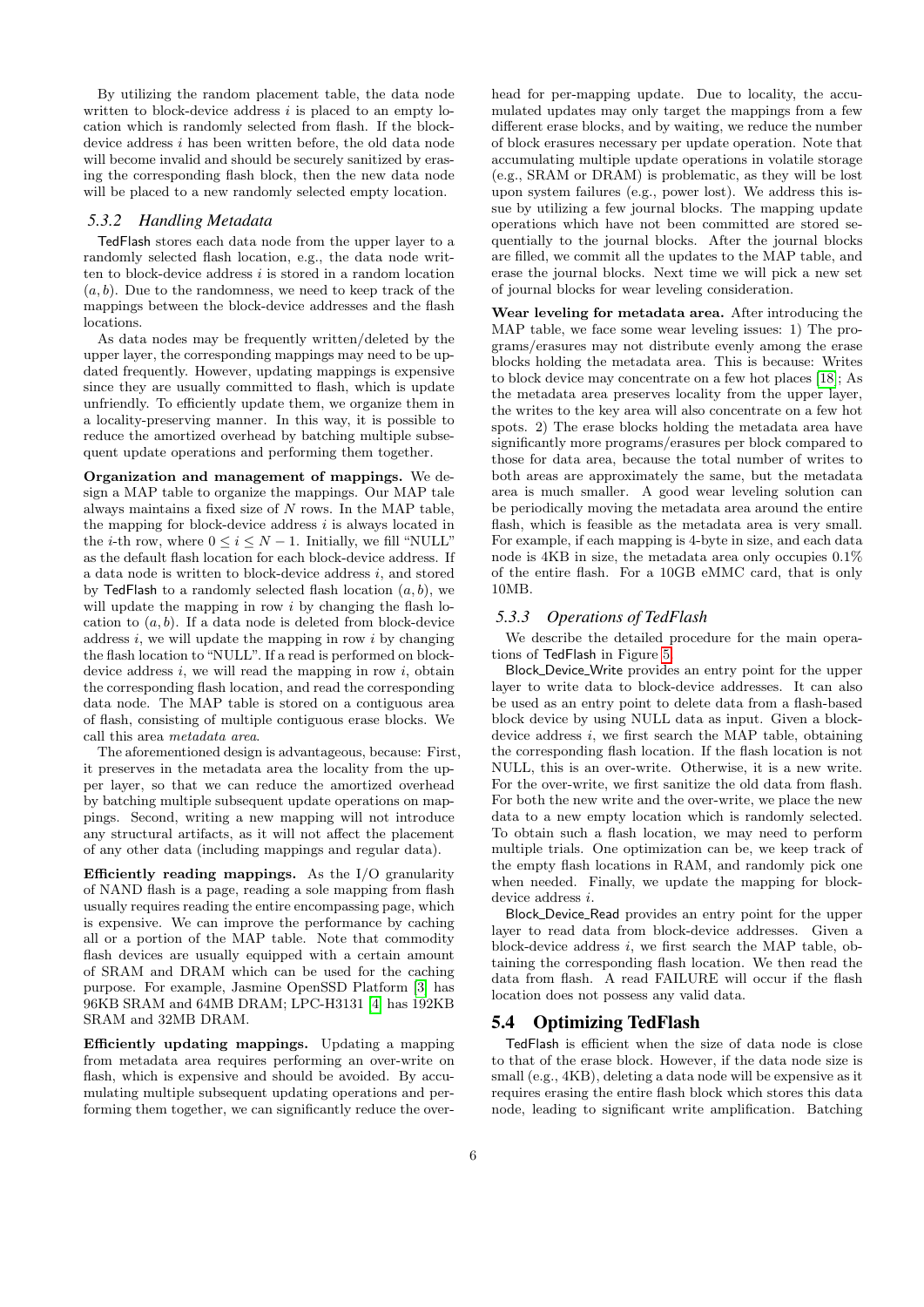$Block\_ Device\_Write(i, data);$ 

- 1. Read the mapping located in the i-th row of the MAP table, obtaining the flash location  $(a, b)$
- 2. If data is NULL:
	- (1) Delete the data node stored in flash location  $(a, b)$
	- (2) Update the mapping located in the  $i$ -th row of the MAP table by changing the flash location to NULL;
	- (3) Return SUCCESS
- 3. If  $(a, b)$  is not NULL:
- (1) Delete the data node stored in flash location  $(a, b)$
- 4. Choose a number r uniformly at random from a set  $R =$  ${0, 1, ..., N - 1}$
- 5. Calculate a new flash location  $(x, y)$ :

(1)  $x = r / \frac{s \cdot |page|}{|data\ node|}$ (2)  $y = r\% \frac{s \cdot |page|}{|data\ node|}$ 

- 6. Check whether the flash location  $(x, y)$  is empty or not. If it is not empty, go to step 4
- 7. Write data to flash location  $(x, y)$
- 8. Update the mapping located in the i-th row of the MAP table by changing the flash location to  $(x, y)$
- 9. Return SUCCESS

 $Block\_ Device\_Read(i, \& data):$ 

- 1. Read the mapping located in the  $i$ -th row of the MAP table, obtaining the flash location  $(a, b)$
- 2. If  $(a, b)$  is NULL, return FAILURE
- 3. Otherwise, read the data node from flash location  $(a, b)$  to &data
- <span id="page-6-1"></span>4. Return SUCCESS

#### Figure 5: TedFlash operations. SUCCESS: 0; FAIL-URE: -1

multiple subsequent delete operations and performing them together unfortunately cannot help, as TedFlash randomizes the placement of data nodes on flash, which completely disturbs the locality from the upper layer.

One optimization could be to use partial scrubbing [\[26\]](#page-11-1) to remove the desired data nodes. However, this approach is only suitable for SLC flash, as it may cause errors to MLC flash [\[26\]](#page-11-1). Additionally, it only suits applications of data which are meaningful in bytes [\[26\]](#page-11-1).

Motivated by DNEFS [\[35\]](#page-11-7), we optimize the performance of delete operations in the following way: We encrypt each data node with a unique key. Upon deleting a data node, we only delete the corresponding key, and delay the deletion of the encrypted data node. This can bring several advantages: 1) As the key size (e.g., 16 bytes) is significantly smaller than the data node size, keys can be stored in a much more compact manner, which makes it possible to optimize the performance of deleting keys. 2) By delaying the deletion of encrypted data nodes, we avoid instantly erasing the corresponding flash block, which is expensive. A flash block will not be erased until it has accumulated enough number of obsolete data nodes, so that the amortized overhead of deletion can be significantly reduced. Compared to the original TedFlash, the optimized TedFlash seems to have reduced the security, as the deleted data, though become inaccessible, are still preserved in the storage state before the space occupied by them are actually reclaimed. By observing the storage state after a delete operation, the adversary is able differentiate the storage state from that the deleted data never existed. However, as it is shown in Sec. [6.1,](#page-6-0) compared

to the original TedFlash, the adversary cannot obtain any more knowledge except some additional randomness.

The question now becomes, how can we efficiently delete keys? As deleting a key usually requires performing an overwrite on this key, we can efficiently delete them by adapting the idea from metadata handling: We organize keys in a locality-preserving manner, so that we can batch multiple subsequent key deletions, and perform them together to reduce the amortized overhead.

Organization and management of keys. We organize keys using a key table, which has a fixed size of N rows. The design of the key table is similar to the MAP table, in which the key used for encrypting the data node associated with block-device address  $i$  ( $0 \le i \le N-1$ ) is always stored in the i-th row of the table. Initially, each row of the key table is filled with a fresh unused key which is cryptographicallyappropriate random data. When a new data node is written on block-device address  $i$ , we will encrypt it using the key located in the *i*-th row of the key table. When an old data node is deleted, its corresponding key will be replaced by a new unused key. When a data node is read, the corresponding key will be read in order to decrypt this data node. We store the key table in a contiguous region of flash, which consists of multiple contiguous erase blocks. We call this flash area key area. Similar to the metadata area, the key area can also preserve the locality from the upper layer. In addition, the writing of new keys will not introduce structural artifacts as it will not affect the placement of any other data.

Efficiently deleting/reading keys. Deleting a key from key area requires performing an over-write on flash, which is expensive and should be avoided. By batching multiple subsequent key deletions and performing them together, we can significantly reduce the overhead for per-key deletion as the key area preserves locality from the upper layer. We can utilize a few journal blocks for this batching purpose (Sec. [5.3.2\)](#page-5-0). To improve the efficiency of reading keys, we can utilize SRAM or DRAM equipped with the flash device to cache all or a portion of keys (Sec. [5.3.2\)](#page-5-0).

Wear leveling for key area. The key area faces similar wear leveling issues as writes to the key area are much more condensed and the erase blocks for holding the key area will have much more programs/erasures per block. As the key area is small (e.g., if each key is 128-bit in size, and each data node is 4KB in size, the key area only occupies 0.4% of the entire flash), we can simply performing wear leveling by periodically moving the key area around the entire flash.

Reclaiming space occupied by obsolete data nodes. As the optimized TedFlash only deletes keys, the obsolete (encrypted) data nodes remain in flash. To reclaim space, we can periodically perform "garbage collection", erasing those flash blocks that accumulate a certain number (e.g., 50%) of obsolete data nodes.

# 6. ANALYSIS AND DISCUSSION

# <span id="page-6-2"></span><span id="page-6-0"></span>6.1 Security Analysis

THEOREM 6.1. Deleting elements from the random placement table can achieve the truly secure deletion guarantee.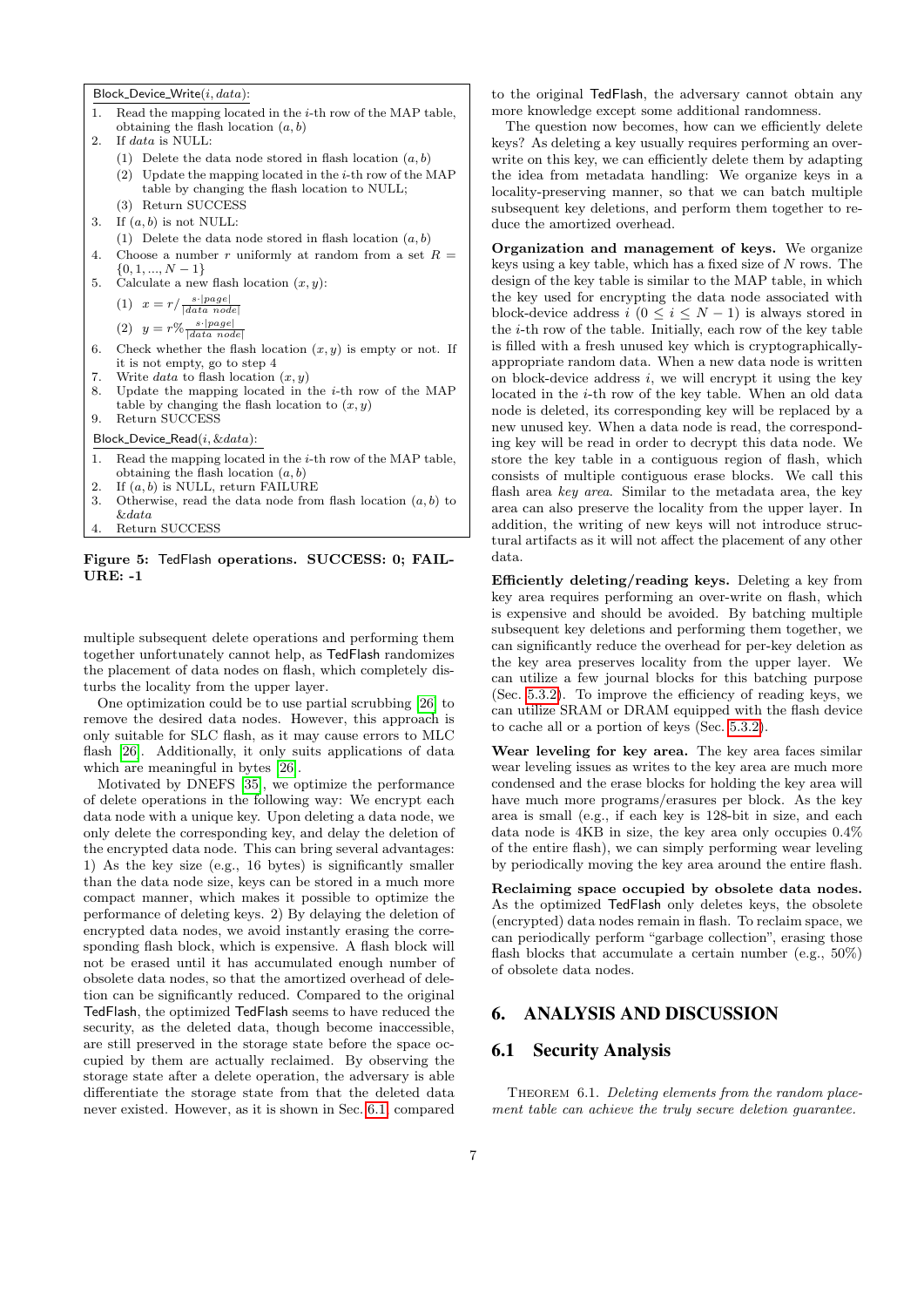PROOF. Let  $S_1 = \{O_{t_1}, ..., O_{t_i}, ..., O_{t_l}, O_{t_{l+1}}\}$  be the sequence of  $l$  insert operations and 1 delete operation performed on the random placement table, in which  $O_{t_i}$  represents the operation being performed at time  $t_i$ . The operation  $O_{t_{l+1}}$  is the delete operation. The adversary can have access to the table at time  $t_p$ , where  $t_p$  is after  $t_{l+1}$ . Let  $O_{t_j}$  be the operation of inserting the corresponding element being deleted by operation  $O_{t_{l+1}}$ , where  $1 \leq j \leq l$ . Let  $S_2$ be the sequence of operations excluding  $O_{t_{l+1}}$  and  $O_{t_j}$ . We need to discuss 3 cases: 1)  $j = l$ ; 2)  $j = 1$ ; 3)  $1 \le j \le l$ .

Case 1: If  $j = l$ ,  $S_2 = \{O_{t_1}, ..., O_{t_i}, ..., O_{t_{l-1}}\}$ . Note that we initialize all the slots of the random placement table to 0, and a delete operation will reset the corresponding slot to 0. In  $S_1$ , the operation  $O_{t_l}$  sets a slot to non-zero, while the subsequent operation  $O_{t_{l+1}}$  resets this slot to 0. Thus, for the adversary who can only access the table at time  $t_p$ ,  $S_1$  is equivalent to an operation sequence in which  $O_{t_l}$  and  $O_{t_{l+1}}$ never appear, which is  $S_2$ . In other words, the adversary cannot differentiate which operation sequence,  $S_1$  or  $S_2$ , led to the state at time  $t_p$ .

Case 2: If  $j = 1, S_2 = \{O_{t_2}, ..., O_{t_i}, ..., O_{t_l}\}.$  Let A be the same insert operation as  $O_{t_1}$ . We construct a new operation sequence  $S_3 = \{O_{t_2}, ..., O_{t_i}, ..., O_{t_l}, A, O_{t_{l+1}}\}.$ Based on our discussion for Case 1, we know that by accessing the state at time  $t_p$ , the adversary cannot differentiate which operation sequence,  $S_3$  or  $S_2$ , led to the state. The only difference between sequence  $S_1$  and  $S_3$  is when to perform the operation A which inserts an element  $x$  into the table:  $S_1$  inserts x at time  $t_1$ , while  $S_3$  inserts x at time  $t'$ , where  $t_l < t' < t_{l+1}$ . As the random placement table always places the element to a randomly selected location, from the adversary point of view (who can access the state at time  $t_p$ ), no difference can be observed between inserting x at time  $t_1$  and  $t'$ . Thus,  $S_1$  and  $S_3$  is equivalent from the adversary's viewpoint. In other words, the adversary cannot differentiate which operation sequence,  $S_1$  or  $S_2$ , led to the state at time  $t_p$ .

Case 3: if  $1 < j < l$ ,  $S_2 = \{O_{t_1}, ..., O_{t_{j-1}}, O_{t_{j+1}}, ..., O_{t_l}\}.$ We separate the operation sequence  $S_1$  into 2 sub-sequences,  $S'_1$  and  $S''_1$ , in which  $S'_1 = \{O_{t_1}, ..., O_{t_{j-1}}\}$  and  $S''_1 = \{O_{t_j}, ..., O_{t_{j-1}}\}$  $O_{t_l}, O_{t_{l+1}}$ . We also separate the operation sequence  $S_2$  into 2 sub-sequences,  $S'_2$  and  $S''_2$ , in which  $S'_2 = \{O_{t_1}, ..., O_{t_{j-1}}\}$ and  $S_2'' = \{O_{t_{j+1}}, ..., O_{t_l}\}.$  Since  $S_1' = S_2'$ , case 3 can be further reduced to a new case: we want to judge whether the adversary can differentiate which operation sequence,  $S_1''$  or  $S_2''$ , led to the state at time  $t_p$  after removing all the elements created by  $S'_1$  from this state. This new case is exactly what we have discussed in Case 2.

The aforementioned proof can be easily generalized to the case where multiple pairs of insert/delete operations are present.

## П

Theorem [6.1](#page-6-2) proves that the random placement table can achieve the truly secure deletion guarantee. TedFlash relies on the random placement table to write/delete data nodes to/from flash, and thus is able to achieve the truly secure deletion guarantee. However, to improve the efficiency of updating mappings, TedFlash chooses to batch multiple updates in journal blocks and perform them together later. By accessing the journal blocks, the adversary will learn which data nodes have been deleted recently, leading to leakage of a few most recent delete operations (e.g., if the number of journal blocks being used is 1, and each block has 64 pages, the maximal leakage will be 64 most recent delete operations). This leakage will be eliminated when the journal blocks are filled and erased.

Similar to the original TedFlash, the optimized TedFlash has the leakage of a few most recent delete operations stored in the journal blocks (for the purpose of efficiently updating keys and mappings). In addition, as the optimized TedFlash only deletes keys, the corresponding encrypted data nodes will remain in flash until the corresponding flash block is erased. Thus, the adversary will observe the existence of these encrypted data nodes. However, the adversary cannot obtain more knowledge except some randomness, because: First, the encrypted data nodes cannot be decrypted by the adversary as their corresponding keys have been deleted. Thus, for the adversary, those encrypted data nodes are no more than randomness; Second, the adversary cannot correlate the flash pages storing those encrypted data nodes with the block-device addresses, as the corresponding mappings have been deleted; Third, the adversary cannot learn anything from the locations of those encrypted data nodes, as the entire flash layout has been randomized.

# <span id="page-7-1"></span>6.2 Discussion

Truly secure deletion and history independence. History independence [\[31\]](#page-11-10) ensures that by having access to a storage state, the adversary is not able to identify the operation sequence which leads to this state. Thus, given two operation sequences leading to the same storage state: one sequence has a delete operation and its corresponding insert operation, and the other sequence does not have the aforementioned delete and insert operation, the adversary will not be able to differentiate which operation sequence led to this storage state. In other words, history independence guarantees after having removed a data record, all the corresponding structural artifacts will have been removed, achieving truly secure deletion (under an implied assumption that the storage state itself will not leak any information about the deleted data, e.g., there is no correlation between the content remaining in the current state and the deleted data). However, a scheme that achieves the truly secure deletion guarantee is not necessarily able to achieve the history independence guarantee. This is because: 1) History independence ensures that no structural artifacts will be introduced. However, truly secure deletion only ensures that the structural artifacts introduced by the data being deleted will be removed; 2) History independence ensures that an adversary cannot identify the operation order in the past, e.g., the order of insert operations in a voting machine, preserving order privacy. However, truly secure deletion does not provide any guarantees on the past operation order.

Note that when using "pre-processing"approach to achieve the truly secure deletion guarantee, we need to plan ahead and ensure that every new data will not bring in structural artifacts, as we cannot predict which data will be deleted in the future. In this sense, using "pre-processing" approach seems overkill and can achieve a guarantee stronger than truly secure deletion, but it is still unclear the relationship between this guarantee and history independence<sup>[4](#page-7-0)</sup>.

<span id="page-7-0"></span><sup>4</sup>Although Molnar at al. [\[30\]](#page-11-14) claimed that the random placement table can achieve history independence, but there is no proof available to justify their claim.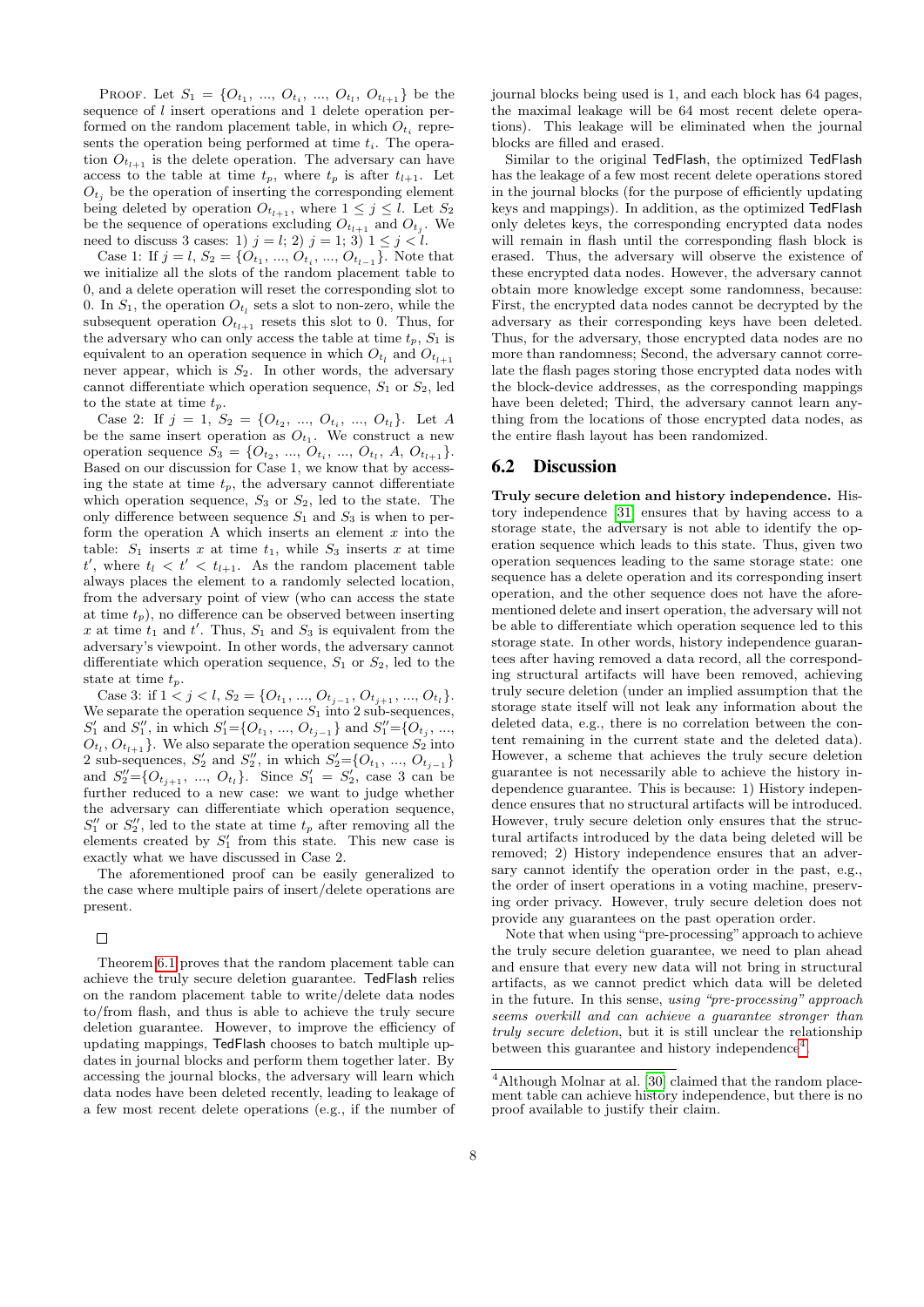Truly secure deletion and undetectable secure deletion. Jia et al. [\[26\]](#page-11-1) proposed undetectable secure deletion that can hide the deletion history from the adversary. Undetectable secure deletion is a security notion weaker than the truly secure deletion, because: 1) A scheme that can achieve undetectable secure deletion guarantee is not necessarily able to achieve the truly secure deletion guarantee, as it cannot sanitize the structural artifacts introduced by the deleted data; 2) A scheme that can achieve the truly secure deletion guarantee can always achieve the undetectable secure deletion guarantee, as it can always hide the deletion history.

Handling cache-related issues. To efficiently read mappings/keys, we choose to cache all or a portion of mappings/keys in the SRAM/DRAM. Two issues need to be addressed: 1) The mappings/keys being cached may become inconsistent if the corresponding mappings/keys stored in flash have been updated; 2) If only a portion of mappings/keys is cached, a target mapping/key may not be satisfied from the cache (i.e., a cache miss). To handle the first issue, when a mapping/key is updated, we update it in both the cache and the flash. To handle the second issue, upon a cache miss, we read the target mapping/key from flash, and update the cache using a certain replacement strategy like FIFO and LRU.

The nature of the data residing on flash. TedFlash removes both the obsolete data and the structural artifacts brought by these data, such that by having access to the current storage state, the adversary cannot differentiate it from the storage state that the deleted data never appeared. In this sense, the adversary should not be able to learn anything about the deleted data, because by accessing the storage state after deletion, he/she does not gain any additional advantages compared to having access to the storage state in which the deleted data never appear. Thus, we believe TedFlash should work for both encrypted and non-encrypted file system. For example, considering plain-text "Tim is an HIV patient", after removing sensitive information "HIV", we obtain "Tim is a patient". TedFlash ensures that, by having access to the storage state of "Tim is a patient" after having deleted "HIV", the adversary gains no additional advantages over having access to the storage state of "Tim is a patient" in which "HIV" never appears. Therefore, the adversary should not be able to learn anything about "HIV". And also, we need to emphasize that TedFlash aims to protect the secrecy of the data having been deleted from flash, rather than the data still residing on flash.

System robustness. Corruption of either MAP table or key table may lead to failures of the entire flash. Therefore, protecting the MAP table and the key table is of significant importance to increase the robustness of flash devices equipped with TedFlash. The solution could be to introduce redundancy. In storage domain, multiple coding techniques like replication [\[20\]](#page-10-14), erasure coding [\[16\]](#page-10-15) and network coding [\[17\]](#page-10-16) can be utilized to add redundancy. Considering both the MAP table and the key table are small in size as well as their dynamic nature, we can simply use replication and create duplicate copies for both of them. This will increase the overhead for committing data to flash, as we need to update the duplicate copies of both tables. One remediation could be to synchronize the updates to the duplicate copies after a certain number of writes. This can reduce the additional

overhead for robustness, but the most recent updates may be lost upon failures of these tables.

# 7. IMPLEMENTATION AND EVALUATION

## 7.1 Implementation

We implemented TedFlash based on OpenNFM [\[7\]](#page-10-6), an open source NAND flash controller framework. For comparison, we also implemented DNEFS [\[35\]](#page-11-7) and HiFlash [\[18\]](#page-10-3) using OpenNFM. DNEFS encrypts each data node with a different key and collocates keys in a key storage area on the flash. It can sanitize the data by efficiently deleting keys. However, it cannot achieve truly secure deletion as the structural artifacts remain in the flash layout. HiFlash relies on a one-one mapping technique to achieve history independence, hence truly secure deletion guarantee (Sec. [6.2\)](#page-7-1). However, the one-one mapping technique cannot satisfy design constraint C1 or C2, and is thus impractical for flash.

OpenNFM uses an architecture consisting of three layers: FTL, UBI, and MTD. FTL mainly handles mappings between block device and flash, so that the flash device can provide a uniform block device interface to the external computing components like file systems. UBI mainly takes care of wear leveling and bad block management. MTD provides a raw flash abstraction, handling the physical characteristics of different flash chips. To implemented DNEFS, HiFlash, and TedFlash, we modified OpenNFM as follows:

- DNEFS: We added encryption/decryption as well as key management to FTL.
- HiFlash: We modified FTL to support one-one mapping, and modified UBI to support the special wear leveling required by HiFlash [\[18\]](#page-10-3).
- TedFlash: We modified FTL to support random placement. We also incorporated encryption/decryption as well as key management described in the optimized TedFlash. We introduced journal blocks to efficient update the MAP table and the key table.

We ported the modified OpenNFM to LPC-H3131 [\[4\]](#page-10-13), a development board equipped with 180 MHz ARM microcontroller, 512MB NAND flash, and 32 MB SDRAM. The NAND flash has 128KB block size and 2KB page size, thus the entire NAND flash has approximately 4, 000 erase blocks, and each block is composed of 64 pages. For TedFlash, the MAP table is less than 1MB in size, as it contains  $4,000*64$ mappings, each of which can be represented by 18 bits.

We benchmarked the original OpenNFM, DNEFS, Hi-Flash, and TedFlash using fio [\[2\]](#page-10-17). When running fio, we used the non-buffered I/O option. The fio is run in a host computer with 8 Intel i7 CPUs at 3.40GHz, 4GB RAM, and Windows 7 Pro 32-bit.

## 7.2 Evaluation

## *7.2.1 Throughput*

The impact of encryption on throughput. The development board (LPC-H3131) we used is equipped with a low-end microcontroller (180 MHz) without hardware encryption module, and software-based encryption runs extremely slow on it. Therefore, the experimental results including the overhead of encryption/decryption will be biased for this board, as encryption/decryption will dominate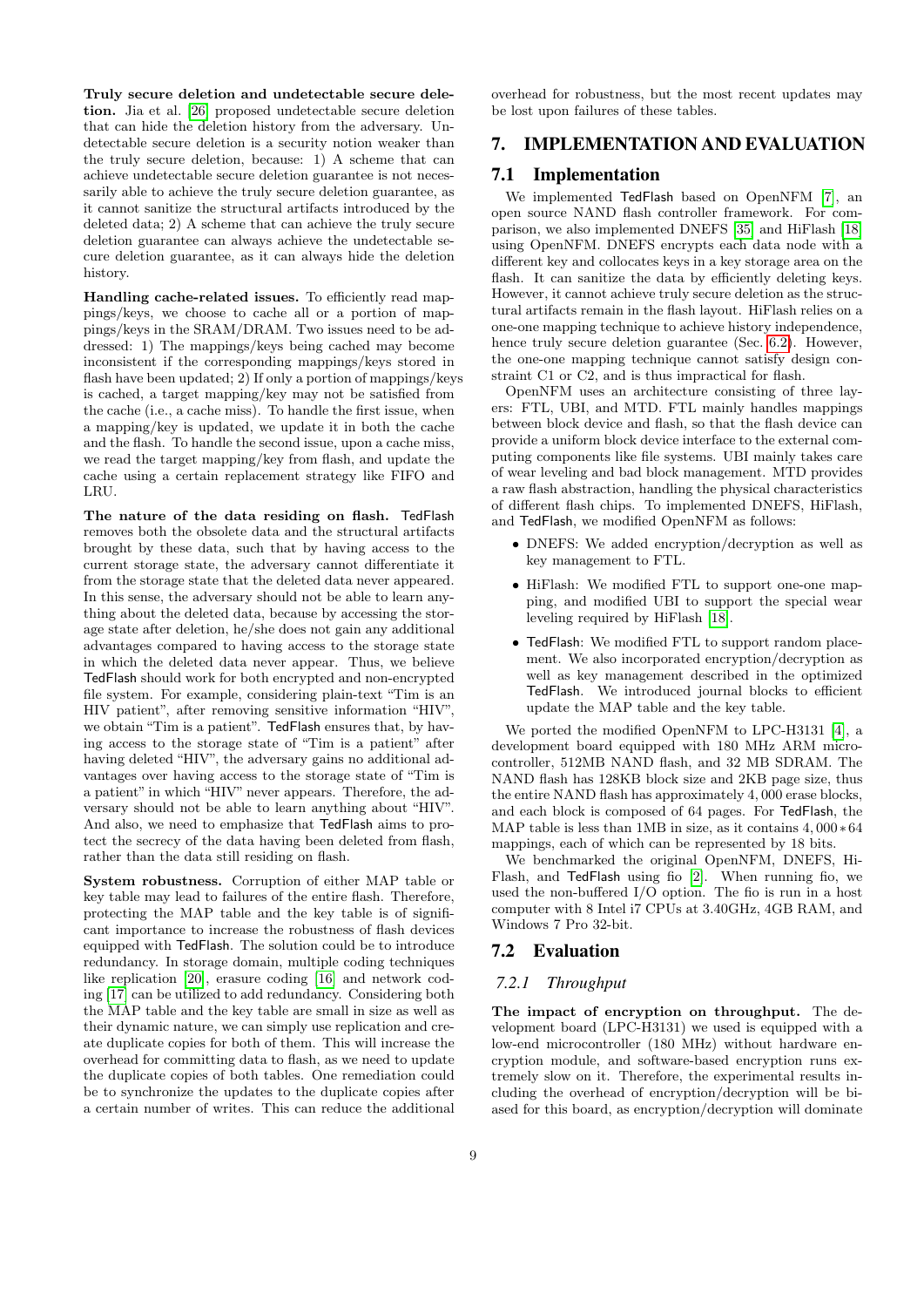|                     | READ(MB/s) | WRITE $(MB/s)$ |
|---------------------|------------|----------------|
| without encryption  | 520        | 470.           |
| with encryption     | 460        | 460            |
| throughput decrease | $11.5\%$   | 2.1%           |

<span id="page-9-0"></span>Table 2: The impact of encryption on read/write throughout for a board equipped with encryption hardware module. The data were obtained for AES-128 from SAGE S881 [\[8\]](#page-10-18), a board with 1 MB SRAM and a built-in encryption & decryption module

| $\#$ of journal blocks | <b>SW</b> | RW  |
|------------------------|-----------|-----|
| (1, 1)                 | 225       | 211 |
| (2, 2)                 | 596       | 534 |
| (3, 3)                 | 668       | 650 |
| (0.                    | 680       | 658 |

<span id="page-9-1"></span>Table 3: The write throughput (KB/s) of TedFlash when varying the number of journal blocks.  $(x, y)$ means  $x$  journal blocks for mappings and  $y$  journal blocks for keys.  $(0, 0)$  means no updates are performed on the metadata/key area. SW - sequential write, RW - random write

the entire overhead. We observed that a large number of flash controller chips in the new-generation smartphones and SSDs have been equipped with hardware encryption module. For example, most of the SSDs manufactured by SAM-SUNG [\[9\]](#page-10-19) support AES hardware encryption. With encryption hardware enabled, the impact of encryption on throughput should be very small. Our experimental evaluation in Table [2](#page-9-0) confirmed the aforementioned statement. Therefore in the following, we excluded the overhead resulted from encryption/decryption for all the schemes.

The impact of journal blocks on throughput. To efficiently update mappings and keys, we use a few journal blocks to accumulate multiple updates and perform them together on the metadata/key area. Table [3](#page-9-1) shows the throughput of TedFlash when the number of journal blocks varies. Note that each block has 64 pages, and each page can be used to store 1 update operation<sup>[5](#page-9-2)</sup>, therefore, a journal block can at most accumulate 64 update operations.

We observed that when the number of journal blocks increases, the write throughput increases. This is because, using more journal blocks is able to accumulate more updates before performing them together, leading to a higher probability that more updates will belong to the same erase blocks, hence reducing the overall number of erasures. However, as the operations in the journal blocks will be leaked, using more journal blocks will have more leakages (Sec. [6.1\)](#page-6-0).

Throughput comparisons. We compared the read/write throughput among DNEFS, HiFlash, and TedFlash. Benchmarking results are shown in Table [4.](#page-9-3) To efficiently read mappings, we cached the MAP table in the board's DRAM for all the schemes. To efficiently read keys, we cached the keys in the DRAM for both DNEFS and TedFlash. In addition, we used 3 journal blocks for key updating and 3 journal blocks for mapping updating, respectively. We have several observations:

| Scheme       | SR.   | $_{\rm RR}$ | <b>SW</b> | RW  |
|--------------|-------|-------------|-----------|-----|
| OpenNFM      | 1,831 | 1.524       | 1,155     | 968 |
| <b>DNEFS</b> | 1.259 | 1.218       | 766       | 672 |
| TedFlash     | 1.125 | 1.099       | 668       | 650 |
| HiFlash      | 1.099 | 1,065       | 277       | 87  |

<span id="page-9-3"></span>Table 4: Comparisons of read/write throughput (KB/s) among TedFlash and other secure deletion schemes. SR - sequential read, RR - random read

(a) The read/write throughput of both DNEFS and TedFlash is decreased compared to the original OpenNFM. This is mainly due to the additional overhead in key management, including both key reading and updating.

(b) The read/write throughput of TedFlash is slightly reduced compared to DNEFS (approximately 10%). This is because, random seek is not significantly but slightly slow than sequential seek. This justifies that TedFlash can achieve a much stronger secure deletion guarantee with a small additional overhead.

(c) The write (especially random write) throughput of Hi-Flash is significantly reduced compared to TedFlash. This is due to the significant write amplification caused by the large number of over-writes resulted from the one-one mapping technique. This justifies that by relaxing the security offered by HiFlash, TedFlash can achieve a significantly better performance.

#### *7.2.2 Wear Leveling*

To evaluate the wear leveling effectiveness of TedFlash, we used the Hoover economic wealth inequality indicator [\[35\]](#page-11-7). This metric is originally used to quantify the unfairness of wealth distributions. It corresponds to an appropriately normalized sum of the difference of each measurement to the mean. In terms of flash memory, it indicates the fraction of erasures that must be re-assigned to other erase blocks in order to obtain completely even wear. Assuming the erasure counts of all the erase blocks are  $e_1, e_2,..., e_n$ , and  $E = \sum_{i=1}^{n} e_n$ , then the wear levering inequality can be computed as:  $\frac{1}{2} \sum_{i=1}^{n} || \frac{e_i}{E} - \frac{1}{n} ||$ .

We repeatedly wrote data to the board, filled the 512MB flash storage, and then erased the data. After having written 500GB data, we calculated the number of erasures performed on each flash block, and computed the wear levering inequality, obtaining  $6 \times 10^{-4}$ . This small value indicates a good wear leveling effectiveness, and justifies that random placements indeed can achieve good wear leveling, as it distributes data nodes among the entire flash in a uniformly random manner so that each flash location has an equal opportunity to be programmed/erased.

# 8. RELATED WORK

Encryption-based secure deletion. Lee et al. [\[28,](#page-11-15) [29\]](#page-11-16) proposed a secure deletion scheme for YAFFS. They forced the current and the previous keys of a file to be stored in the same flash block, so that a file can be deleted by a single block erase. Lee et al. [\[27\]](#page-11-17) further extended this solution with standard data sanitization operations on the key containing blocks. Reardon et al. [\[35\]](#page-11-7) introduced DNEFS, in which they encrypted each data node with a unique key and collocated keys in a key storage area on the flash.

<span id="page-9-2"></span> $5$ The I/O granularity of NAND flash is a page, thus we can only use 1 page to store 1 update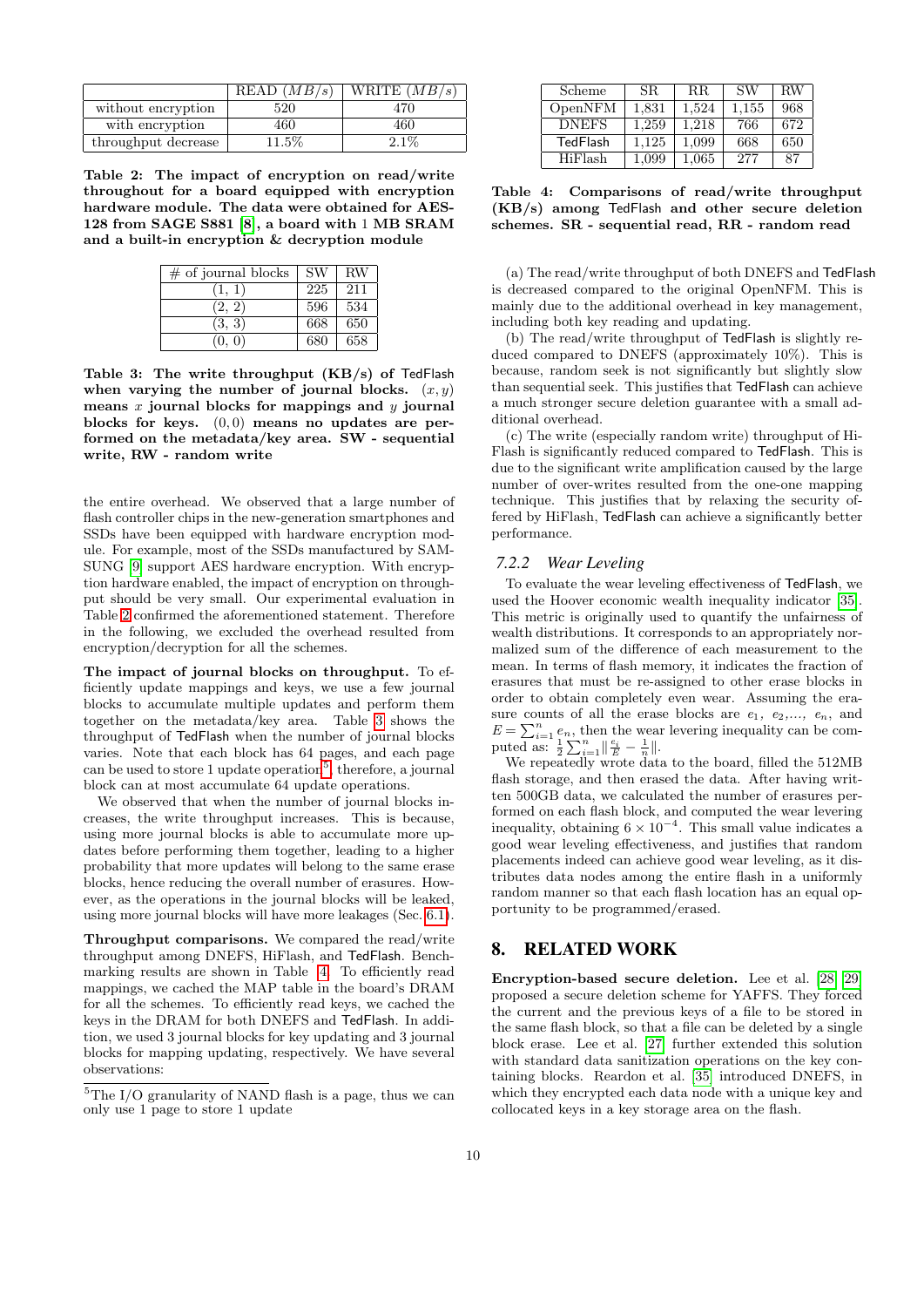Overwriting-based secure deletion. Sun et al. [\[38\]](#page-11-18) used zero overwriting and block cleaning to securely delete data from flash. Reardon et al. [\[36\]](#page-11-19) introduced purging and ballooning at the user-level, and zero overwriting at the kernel level for secure deletion in YAFFS. Wei et al. [\[35\]](#page-11-7) proposed to use scrubbing to efficiently sanitize data from flash pages without performing block erasures. In flash, programming "0" bit to "1" bit is not possible except performing a block erasure. However, programming "1" bit to "0" bit is feasible. Based on this observation, they sanitized data from a page by programming all the remaining "1" bits to "0" bits. TrueErase [\[21\]](#page-11-20) was a framework which relied on block erasure to delete data and metadata upon user request. DEFY [\[34\]](#page-11-21) performed all-or-nothing transform on the data, creating a small message expansion for the data. In this way, the data can be securely and efficiently removed by only removing this small expansion.

The aforementioned secure deletion schemes can sanitize data from flash, but none of them can sanitize structural artifacts. NFPS [\[26\]](#page-11-1) aimed to conceal the past existence of the deleted data in flash memory. However, it still cannot sanitize the structural artifacts introduced by the deleted data. HiFlash [\[18\]](#page-10-3) can achieve history independence, and is thus able to sanitize the structural artifacts, achieving truly secure deletion (Sec. [6.2\)](#page-7-1). To achieve history independence, HiFlash always places the data written to the same block-device address to the same flash location, so that the placements of any data are independent and the resulting storage layout is canonical and not impacted by the "history". Such a "one-one mapping" mechanism unfortunately will cause significant over-writes to a few hot locations, leading to significant overhead as well as write unevenness. This may be the unavoidable cost for achieving such a strong security guarantee. In some sense, the design rational of truly secure deletion is to achieve a good trade-off between security and performance by slightly reducing the desired security guarantee.

#### 9. CONCLUSION

In this paper, we propose TedFlash, a truly secure deletion scheme for flash-based block devices. Truly secure deletion is a security notion that is much stronger than conventional secure deletion, as it can sanitize both the obsolete data as well as the corresponding structural artifacts, while the conventional secure deletion can only sanitize the obsolete data. TedFlash places data nodes to flash using a random placement table which can ensure that placing a new data node will not introduce structural artifacts. This random placement technique well fits the nature of NAND flash in terms of random seek and wear leveling. Security analysis and experimental evaluation show that TedFlash can achieve the truly secure deletion guarantee with a small additional overhead compared to the conventional secure deletion.

## Acknowledgment

This work was supported by ARO W911NF-15-1-0576. Bo Chen would also like to thank the support from Center for Information Assurance at the University of Memphis. Shijie Jia and Luning Xia were supported by National 973 Program of China under award No. 2014CB340603. Peng Liu was supported by NSF CNS-1422594, NSF CNS-1505664, and ARO W911NF-13-1-0421 (MURI). The authors would like to thank anonymous ACSAC reviewers for their insightful

suggestions and advice. We would also like to thank Radu Sion for his contribution in the early stages of the work.

# 10. REFERENCES

- <span id="page-10-8"></span>[1] Blockchain. <https://blockchain.info/>.
- <span id="page-10-17"></span>[2] fio, <http://freecode.com/projects/fio>.
- <span id="page-10-12"></span>[3] Jasmine openssd platform, [http://www.openssd-project.org/wiki/Jasmine\\_](http://www.openssd-project.org/wiki/Jasmine_OpenSSD_Platform) [OpenSSD\\_Platform](http://www.openssd-project.org/wiki/Jasmine_OpenSSD_Platform).
- <span id="page-10-13"></span>[4] Lpc-h3131, [https:](https://www.olimex.com/Products/ARM/NXP/LPC-H3131/)
- [//www.olimex.com/Products/ARM/NXP/LPC-H3131/](https://www.olimex.com/Products/ARM/NXP/LPC-H3131/).
- <span id="page-10-5"></span>[5] Multibit. <https://multibit.org/>.
- <span id="page-10-4"></span>[6] New ssd-backed elastic block storage. [https://aws.amazon.com/blogs/aws/](https://aws.amazon.com/blogs/aws/new-ssd-backed-elastic-block-storage/) [new-ssd-backed-elastic-block-storage/](https://aws.amazon.com/blogs/aws/new-ssd-backed-elastic-block-storage/).
- <span id="page-10-6"></span>[7] Opennfm, <https://code.google.com/p/opennfm/>.
- <span id="page-10-18"></span>[8] Sage s881.
- <span id="page-10-19"></span><http://www.sage-micro.com/chip-7.html>. [9] Samsung ssd.
- <span id="page-10-7"></span><http://www.samsung.com/cn/consumer/memory/ssd>. [10] Scalability - bitcoin wiki.
- <span id="page-10-9"></span><https://en.bitcoin.it/wiki/Scalability>. [11] Trim, [http:](http://en.wikipedia.org/wiki/Trim_%28computing%29)
- <span id="page-10-2"></span>[//en.wikipedia.org/wiki/Trim\\_%28computing%29](http://en.wikipedia.org/wiki/Trim_%28computing%29). [12] Uk data protection act 1998 (dpa).
- <span id="page-10-1"></span>http://www.legislation.gov.uk/ukpga/1998/29. [13] 106th United States Congress. Gramm-Leach-Bailey
- Act. [http://www.gpo.gov/fdsys/pkg/](http://www.gpo.gov/fdsys/pkg/PLAW-106publ102/pdf/PLAW-106publ102.pdf) [PLAW-106publ102/pdf/PLAW-106publ102.pdf](http://www.gpo.gov/fdsys/pkg/PLAW-106publ102/pdf/PLAW-106publ102.pdf), 1999.
- <span id="page-10-11"></span>[14] Guy E. Blelloch and Daniel Golovin. Strongly history-independent hashing with applications. In Proceedings of IEEE Symposium on Foundations of Computer Science, FOCS '07, pages 272–282. IEEE Computer Society, 2007.
- <span id="page-10-10"></span>[15] Bing Chang, Zhan Wang, Bo Chen, and Fengwei Zhang. Mobipluto: File system friendly deniable storage for mobile devices. In Proceedings of the 31st Annual Computer Security Applications Conference, pages 381–390. ACM, 2015.
- <span id="page-10-15"></span>[16] Bo Chen, Anil Kumar Ammula, and Reza Curtmola. Towards server-side repair for erasure coding-based distributed storage systems. In Proceedings of the 5th ACM Conference on Data and Application Security and Privacy, pages 281–288. ACM, 2015.
- <span id="page-10-16"></span>[17] Bo Chen, Reza Curtmola, Giuseppe Ateniese, and Randal Burns. Remote data checking for network coding-based distributed storage systems. In Proceedings of the 2010 ACM workshop on Cloud computing security workshop, pages 31–42. ACM, 2010.
- <span id="page-10-3"></span>[18] Bo Chen and Radu Sion. Hiflash: A history independent flash device. arXiv preprint arXiv:1511.05180, 2015.
- <span id="page-10-0"></span>[19] United States Congress. Health Insurance Portability and Accountability Act.
- <span id="page-10-14"></span><http://www.hhs.gov/ocr/privacy/index.html>, 1996. [20] Reza Curtmola, Osama Khan, Randal Burns, and
- Giuseppe Ateniese. Mr-pdp: Multiple-replica provable data possession. In Distributed Computing Systems, 2008. ICDCS'08. The 28th International Conference on, pages 411–420. IEEE, 2008.